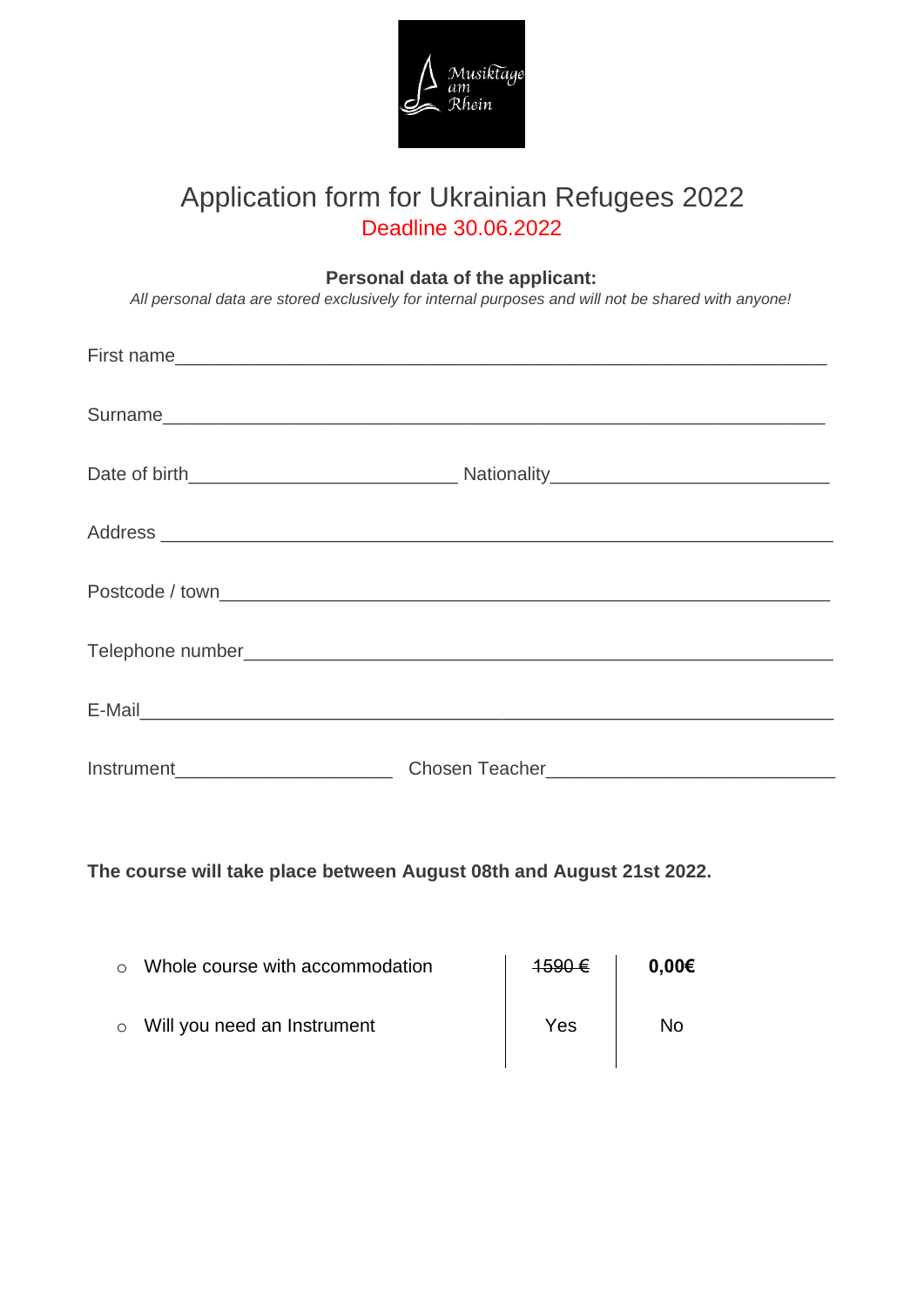## **Repertoire list of major works learned**

| Piece | Composer |
|-------|----------|
|       |          |
|       |          |
|       |          |
|       |          |
|       |          |
|       |          |
|       |          |
|       |          |
|       |          |
|       |          |

#### **Short list of works to be worked on during the festival**

| Piece | Composer |
|-------|----------|
|       |          |
|       |          |
|       |          |
|       |          |
|       |          |
|       |          |
|       |          |
|       |          |

Please bring the piano part for the accompaniment pianist! These works should be ready to be performed in concert**.** If they are not available to you, let us know in a separate e – mail.

(Please note that the final decision of performed works will remain the decision of the Artistic Director. You will be informed of this during the course.)